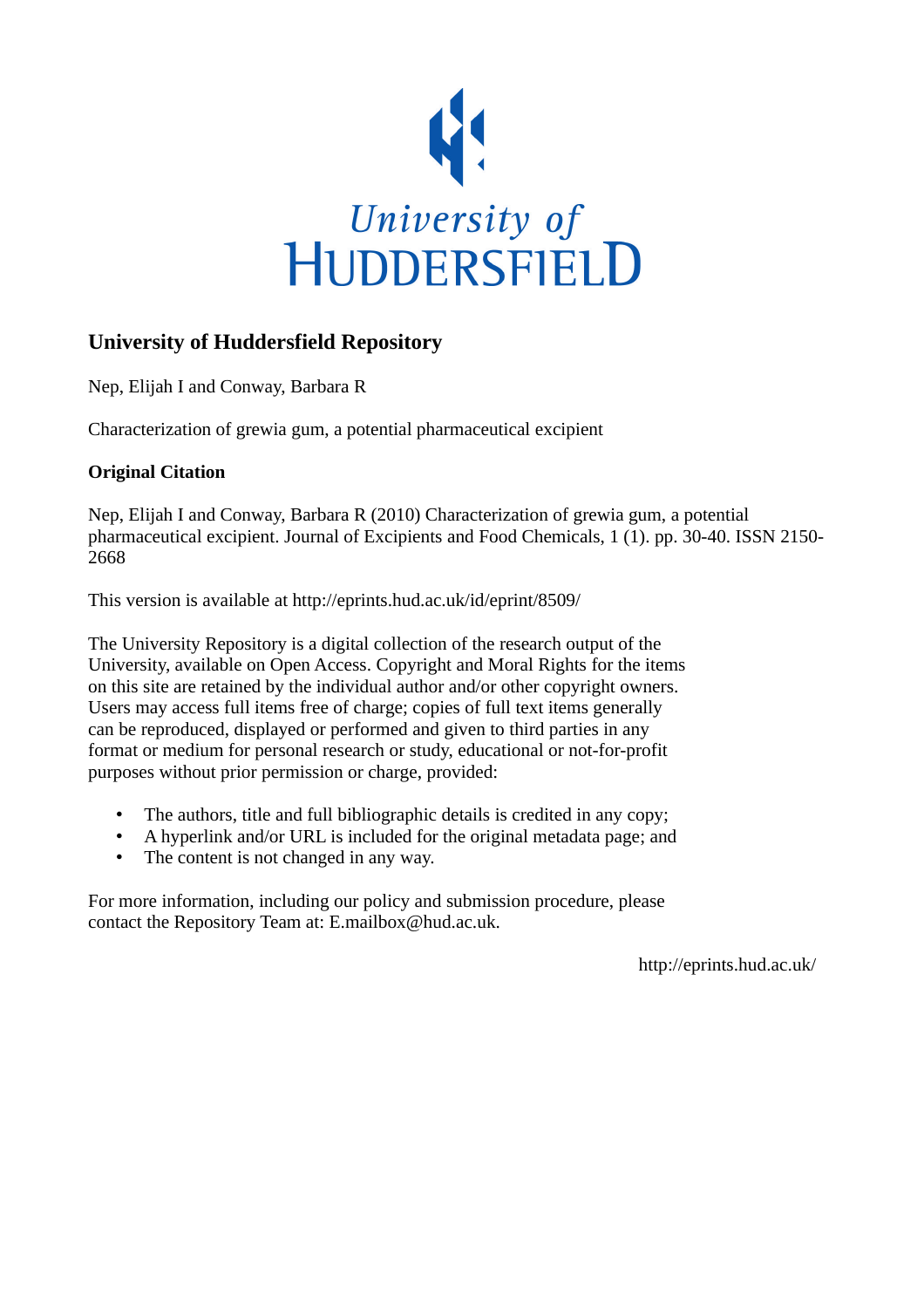# **Characterization of Grewia Gum, a Potential Pharmaceutical Excipient**

#### **Elijah.I.Nep , Barbara.R.Conway a\* <sup>a</sup>**

<sup>a</sup> Aston University, Medicines Research Unit, Birmingham, UK

*Received: 7 April 2010; Accepted: 12 May 2010* 

#### **ABSTRACT**

Grewia gum was extracted from the inner stem bark of *Grewia mollis* and characterized by several techniques such as gas chromatography (GC), gel permeation chromatography (GPC), scanning electron microscopy (SEM), differential scanning calorimetry (DSC) and thermogravimetric analysis of the extracted sample. Spectroscopic techniques such as x-ray photoelectron spectroscopy (XPS), fourier-transformed infrared (FT-IR), solid-state nuclear magnetic resonance (NMR), and <sup>1</sup>H and <sup>13</sup>C NMR techniques were also used to characterize the gum. The results showed that grewia gum is a typically amorphous polysaccharide gum containing glucose, rhamnose, galactose, arabinose and xylose as neutral sugars. It has an average molecular weight of 5925 kDa expressed as the pullulan equivalent. The gum slowly hydrated in water, dispersing and swelling to form a highly viscous dispersion exhibiting pseudoplastic flow behaviour. The polysaccharide gum is thermally stable and may have application as stabilizer or suspending agent in foods, cosmetics and in pharmaceuticals. It may have application as a binder or sustained-release polymer matrix in tablets or granulations.

**KEY WORDS:** grewia gum, extraction, polysaccharide, excipient, suspending agent, binder, sustained release

#### **INTRODUCTION**

Natural polysaccharide gums represent a group of polymers which swell to form highly viscous solutions or dispersions in aqueous media.

They have found wide application in pharmaceutical formulations such as polymer matrices in sustained release solid dosage forms (1-5), binders in tablets (6), stabilizers or suspending agents in liquid dosage forms (7), and in bioadhesive drug delivery systems (8).

Polysaccharide gums used in the pharmaceutical and food industries include guar

Corresponding author: nepei@aston.ac.uk \*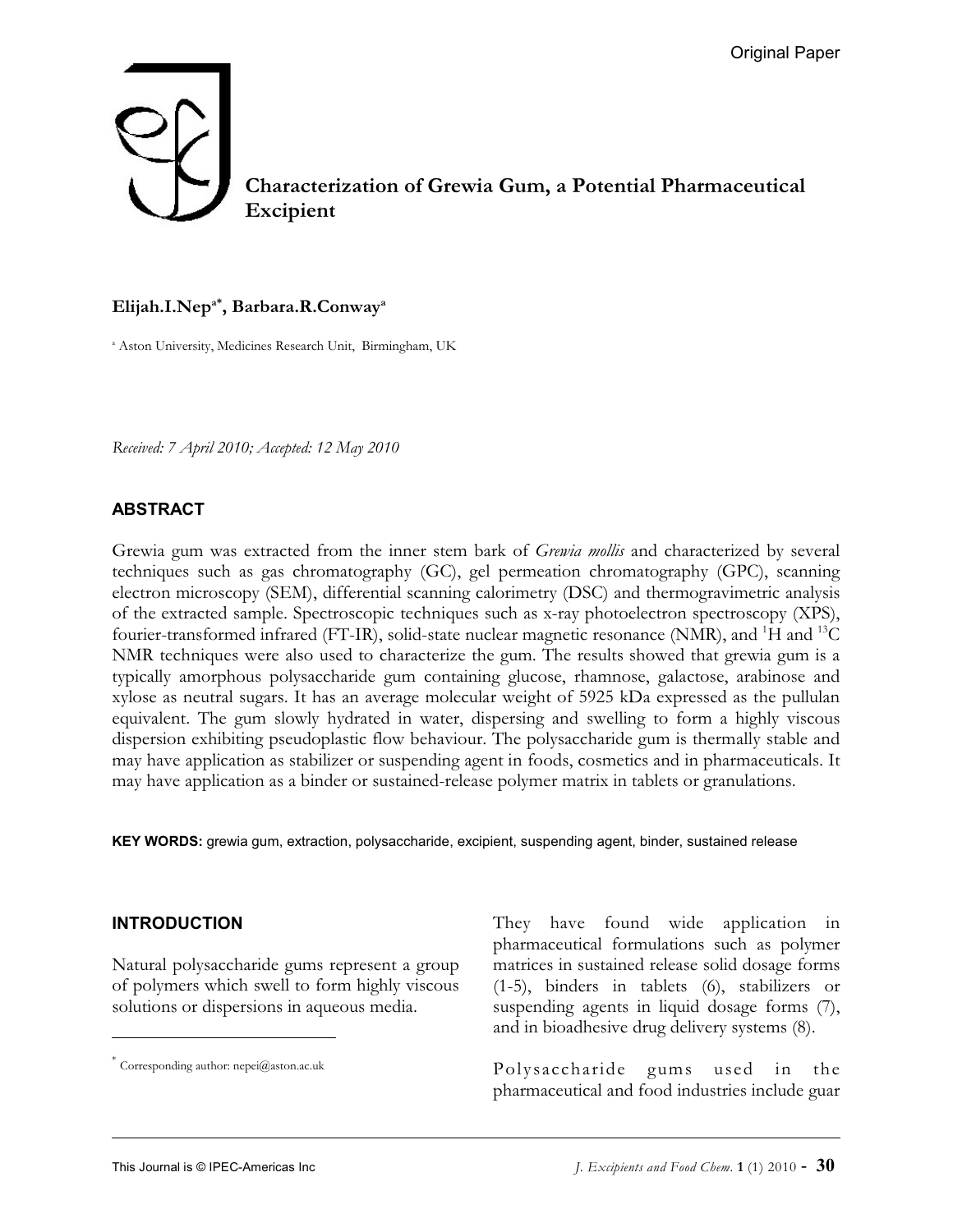gum, tragacanth, acacia gum or gum Arabic and xanthan gum amongst others. They have the advantage of biocompatibility, low cost and relatively wide spread availability compared to their synthetic counterparts (9).

Grewia polysaccharide gum is obtained by extraction from the inner stem bark of the edible plant *Grewia mollis,* Juss, (Fam. Tiliaceae). In Nigeria, grewia polysaccharide gum grows abundantly in the middle belt region of the country where it is found growing wild or cultivated and is used as a food delicacy by the local people. The gum has been isolated and some of its physicochemical properties have been evaluated (10). The polysaccharide gum consists of glucose and rhamnose as the main monosaccharide components and galacturonic acid as the main sugar acid (10). The binding (11), bioadhesive (12) and mechanical (13) properties of the gum has been reported. Grewia polysaccharide gum may provide an alternative to other natural polysaccharide gums or their synthetic counterparts, and save foreign exchange in the regions of the world where it is in abundant supply.

The extraction and characterization of polysaccharide gums is an essential step in establishing their suitability as pharmaceutical excipients. In this work, the physicochemical properties of the gum were evaluated including viscosity and flow characteristics, elemental composition and surface chemistry, molecular weight and thermal properties. Compositional analysis of the gum was carried out and spectroscopic techniques were also used to analyse the material.

# **MATERIALS AND METHODS**

## **Materials**

Ethanol, sodium hydroxide and hydrochloric acid were purchased from Sigma Chemical Co. (Dorset, UK), pullulan polysaccharides from Polymer Laboratories (UK), and pulverized crude inner stem bark of *Grewia mollis* shrub was obtained from Nigeria after authentication by the forestry division. All equipment used is cited in the text.

## **Extraction and purification of grewia gum**

The dried and pulverized inner stem bark of *Grewia mollis* was dispersed in 0.1% w/v sodium metabisulphite solution and allowed to hydrate for 48 hours. After this time the mixture was stirred for 2 hours and passed through a muslin bag to remove extraneous materials. The filtrate was treated with 0.1N NaOH and centrifuged at 3,000 rpm for 10 minutes. The supernatant was then treated with acidified ethanol, containing 0.1N HCl, and centrifuged again as described previously. The supernatant was treated with absolute ethanol and the resultant precipitate washed several times until only clear ethanol was recovered. The precipitate was wet-milled and then filtered through muslin to remove excess ethanol before air-drying the product. Thereupon the air-dried product was dry-milled before further drying at  $50^{\circ}$ C in an oven for 24 hours. The dried product was passed through a 1.0 mm sieve, weighed and stored in air-tight containers.

## **Total ash and soluble ash**

The total and soluble ash was determined according to the AOAC method (14). A 1.0 gram portion of the gum was weighed into a pre-ignited and pre-weighed crucible, and transferred into a furnace (Carbolite, Sheffield-England). The ignition temperature was  $550^{\circ}$ C for 24 hours. The recovered ash was transferred into a desiccator to equilibrate to room temperature before weighing. In order to determine soluble ash, the resultant ash from above was mixed with distilled water (25 ml), boiled and filtered through ash-less filter paper. The filter paper was then rinsed until the filtrate volume reached 60 ml. Both filter paper and residue were transferred to the crucible and ignited for 24 hours until a constant weight was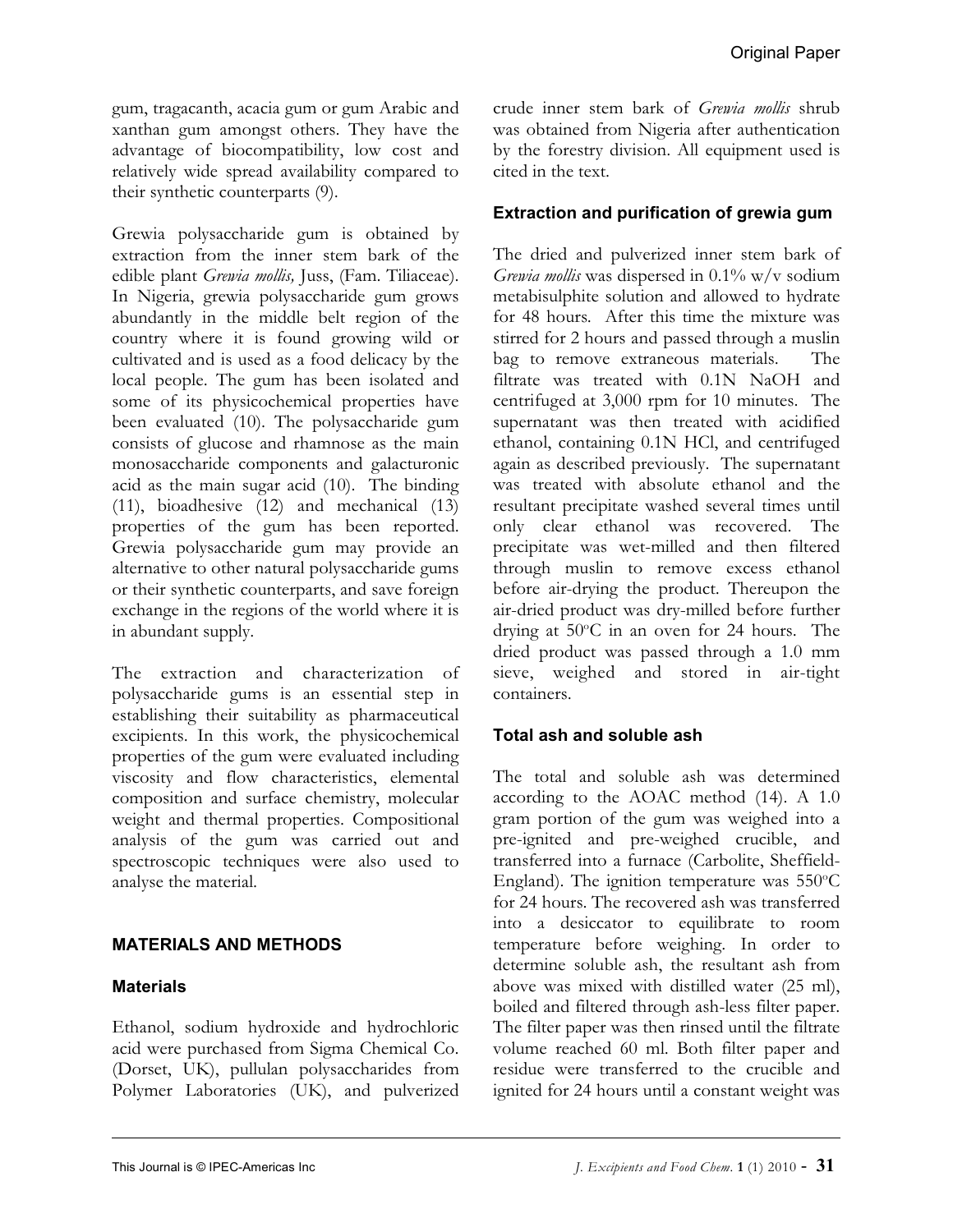reached. Thereafter, it was cooled in a desiccator and weighed.

Percent total ash was calculated from the formula:

% Total ash = 
$$
\frac{\text{Ash weight}}{\text{Original sample weight}}
$$
 x 100 Eq 1

Percent soluble ash was calculated from the formula:

Eq 2 % Soluble ash =  $\%$  Total ash -  $\%$  Insoluble ash

## **Aqueous solubility**

The aqueous solubility of grewia gum was determined gravimetrically by accurately weighing 1g into 1000 ml of distilled water and hydrated at room temperature for 24 hours. Thereupon, the dispersion was filtered through a pre-weighed filter paper of medium porosity. The residue on the filter paper was weighed after drying in an oven at 50°C for 24 hours and the difference determined.

## **Viscosity and flow behaviour**

The viscosity of a 1.0% w/v dispersion of the polysaccharide gum was read at shear rates between 0.1 to 2.0 reciprocal seconds and at 23°C using a Brookfield DV - 1+ viscometer version 5 (Brookfield Engineering Labs, Stoughton-USA). Spindle 2 was used and 3 minutes was allowed for stabilization of the readings before the viscosity was read.

## **Effect of temperature and electrolytes on viscosity**

The viscosity of a  $0.5\%$  w/v dispersion of the gum was determined at  $10^{\circ}$ ,  $20^{\circ}$ ,  $30^{\circ}$ , and  $40^{\circ}$ C using a viscometer as above at 0.1 reciprocal seconds using spindle 2. The effect of electrolyte type and concentration on viscosity of the gum was determined by gradually increasing the concentration of electrolyte in a 0.5% dispersion of the gum from 0.125 to 1.0 molar solutions using KCl,  $CaCl<sub>2</sub>$  or  $AlCl<sub>3</sub>$ .

## **Angle of repose**

Grewia polysaccharide gum powder (10 g) was accurately weighed and carefully introduced into a funnel clamped to a stand with its tip 10 cm from a plane paper surface. The powder was allowed to flow freely unto the paper surface. The height of the cone, *H* formed after complete flow and the radius of the cone, *R* were measured and used to calculate the angle of repose using the equation:

Angle of repose  $(\tan \theta) = H/R$  Eq 3

# **Bulk and tapped densities**

The polysaccharide gum powder (10 g) was accurately weighed into a 100 ml measuring cylinder and without disturbing the cylinder the volume of powder was read to give the bulk volume. The measuring cylinder was then clamped to the USP I tapper of a USP tap density tester (Sotax TD2, Switzerland).The volume of the powder was read after every 50 taps up to a total of 300 taps when volume of powder was constant. This represents the tapped volume of the powder. The bulk density and tapped density was calculated using equation 4 and 5 respectively.

Tapped density 
$$
(\rho_i)
$$
 =  $\frac{\text{weight of sample}}{\text{tapped volume}}$  Eq 4

Bulk density 
$$
(\rho_{\nu}) = \frac{\text{weight of sample}}{\text{bulk volume}}
$$
 Eq 5

## **Hausner quotient**

Hausner ratio, quotient or factor was calculated as the ratio of tapped to bulk densities (equation 6).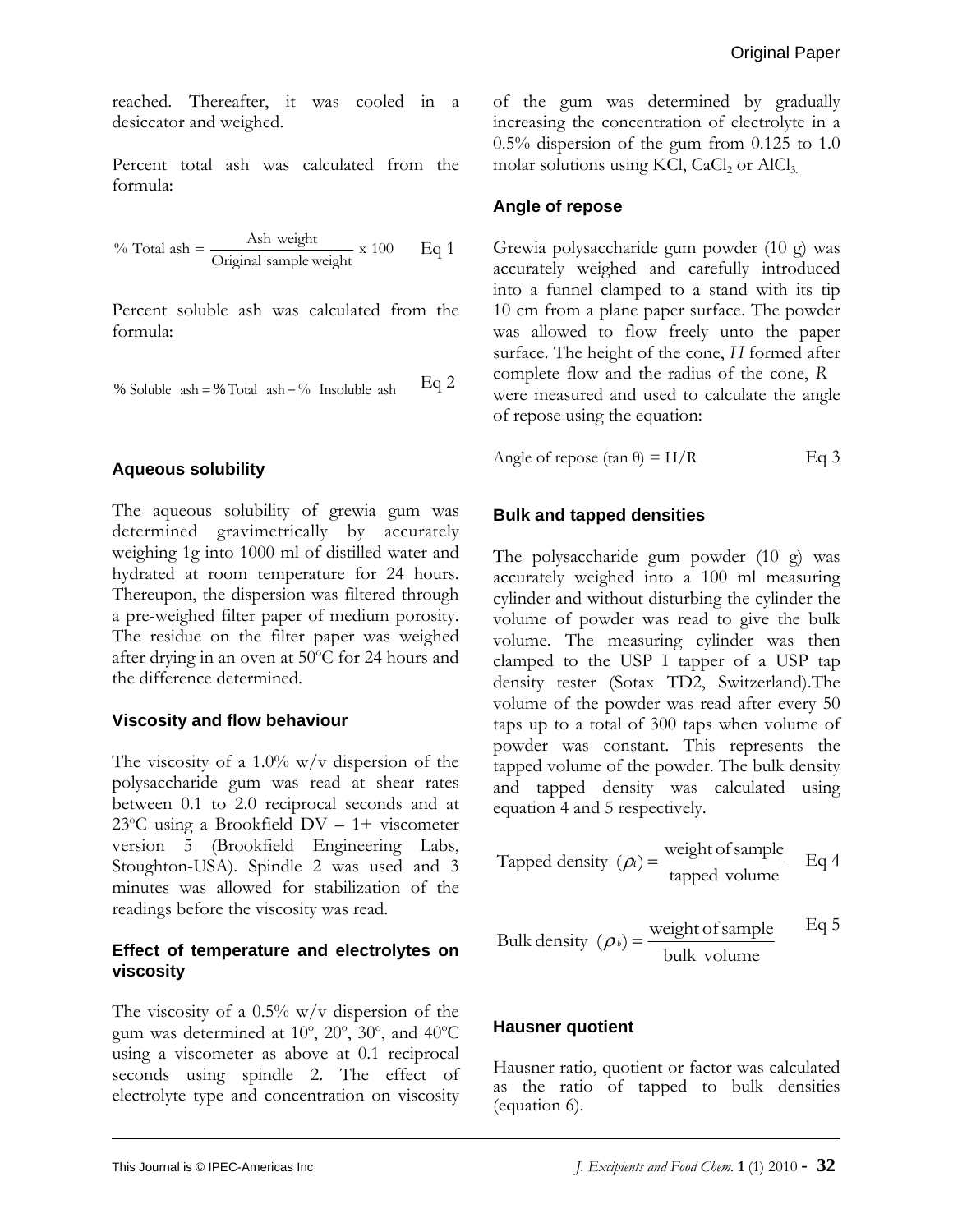$$
Hausner's quotient(ratio) = \frac{tapped density}{bulk density} \qquad Eq 6
$$

## **Compressibility index**

The compressibility index of the polysaccharide gum was determined according to the Carr's compressibility index percentage (see equation 7).

Carr's compressibility = 
$$
\frac{\text{tapped density} - \text{bulk density}}{\text{tapped density}} \times 100
$$
 Eq 7

#### **Scanning electron microscopy**

Scanning electron micrograph of the grewia gum sample was carried out (StereoScan 90, Cambridge instruments) after gold coating using an Enscope SC500 gold sputter coater.

#### **Hydrolysis, monosaccharide sugars analysis and 1 H and 13C NMR**

Before GC and NMR analysis of the sample, the gum was hydrolysed according to the method of Tamoda *et al*., (15). The hydrolysed gum and sugar standards were converted to the alditol acetate derivatives and thereupon monosaccharide analysis was done on an ATI – Unicam 610 GC, (Unicam, UK) with a flame ionization detector (FID). The conditions were: Column- Supelco SP-2380 (30 m, 0.25 mm id and 0.2 µm film thickness), detector temperature- 280°C, injector temperature-260°C, column temperature- 250°C, split injection volume- 1 µL, split ratio- 50:1, Helium flow- 1 ml/minute, and 15 minute isothermal run. The standard sugars used were Lrhamnose monohydrate, D-(+)-galactose, DLarabinose D-xylose and D- $(+)$ -glucose. <sup>13</sup>C and <sup>1</sup>H NMR spectroscopy was done on an AC 250 NMR spectrometer (Bruker, UK) in  $D_2O$  and analysed using Iconnmr and Topspin (Bruker) software.

#### **FT-IR Spectroscopy**

KBr discs, obtained by blending and compressing a small amount of the gum in KBr

(1:10) on an IR press, were scanned on a Mattson Galaxy 3020 FT-IR spectrophotometer (Unicam, England).

## **Solid-state NMR**

A Varian VNMRS spectrometer operating at 102.56 MHz for  $^{13}$ C was used for the analysis of the gum samples. The samples were run without modification and the spectra were referenced with respect to tetramethylsilane.

## **X-ray Photoelectron spectroscopy**

The analysis was conducted in a Thermofisher ESCALAB 250 electron spectrometer equipped with a hemispherical sector energy analyzer. Monochromatic Al  $K_{\alpha}$  X-ray source was used at a source excitation energy of 15 KeV and emission current of 6 mA. Analyzer path energy of 20 eV with step size of 0.1 eV and dwell time of 50 ms was used throughout the experiments.

## **Thermal analysis**

A Thermo-gravimetric analyzer (Pyris 1 TGA Perkin Elmer, U.S.A) was used to study the thermal degradation of the polysaccharide gum under nitrogen atmosphere. Approximately 1 mg of sample was introduced into the sample pan and heated at 10 $^{\circ}$ C per minute up to 500 $^{\circ}$ C. Results were obtained in triplicate and the representative plots and derivatives collated. Differential Scanning Calorimetry (Diamond DSC Perkin Elmer, USA) was also used to study the thermal properties of the grewia polysaccharide gum. About 4 mg of sample was accurately weighed into the sample pan and the temperature was held at 30°C for 1 minute before heating up to 200 $^{\circ}$ C at a rate of 10 $^{\circ}$ C per minute under a nitrogen atmosphere.

#### **Gel permeation chromatography**

Gel permeation chromatography was carried out to estimate molecular weight of the gum relative to pullulan polysaccharide calibrants. The eluent used was  $0.2M$  NaNO<sub>3</sub> and  $0.01M$  $NaH<sub>2</sub>PO<sub>4</sub>$  (pH of 7.0) at a nominal flow rate of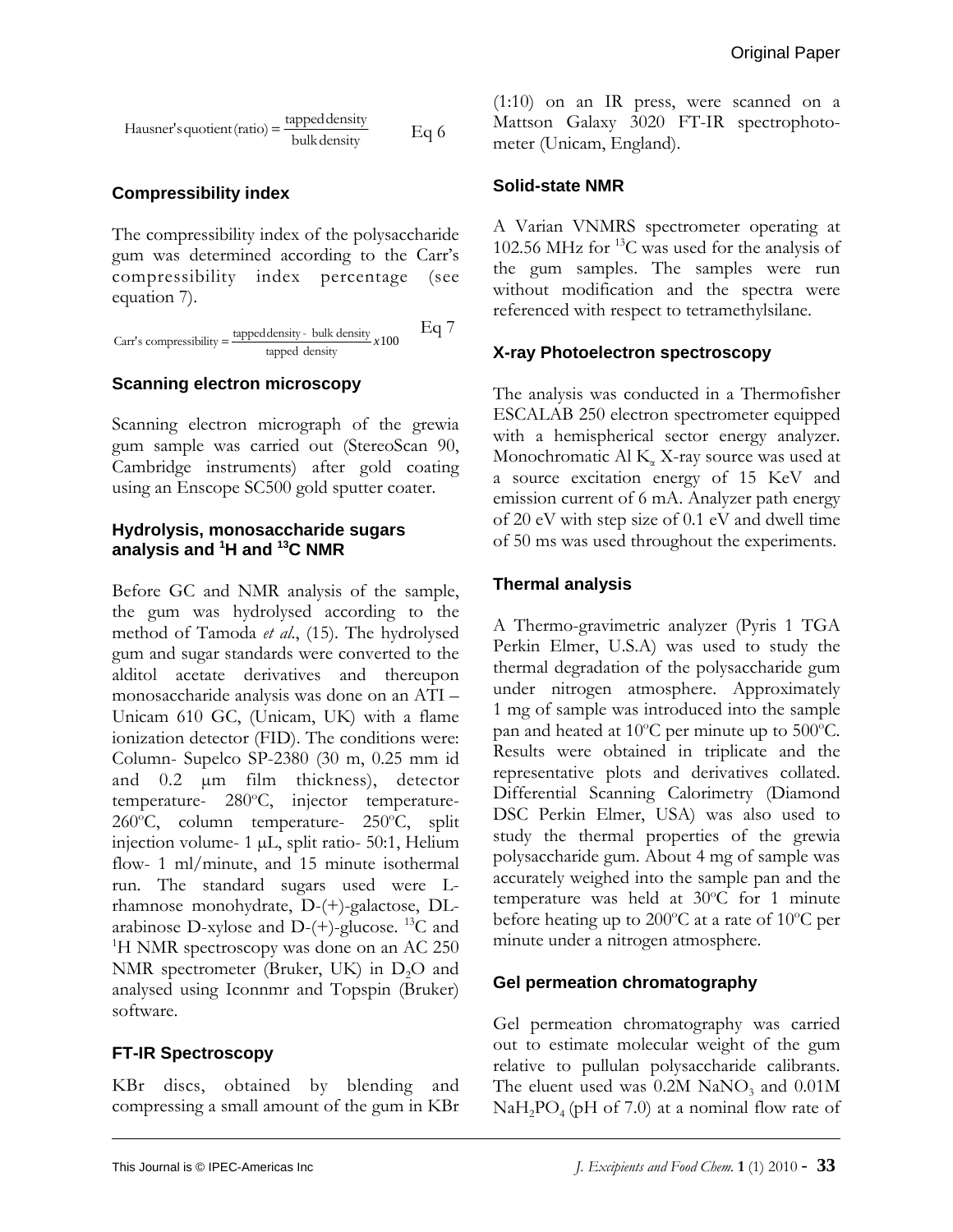$NaH<sub>2</sub>PO<sub>4</sub>$  (pH of 7.0) at a nominal flow rate of 1.0 ml per minute and a temperature of 35°C. The columns used were Plaquagel Guard Plus 2 x mixed-OH, 30 cm 8µm columns and a refractive index detector (with differential pressure and light scattering) was used. The data were collated and analysed using Polymer Laboratories 'Cirrus' software. The sample was prepared by adding 10 ml of eluent to 20 mg of sample, hydrating overnight and warming to  $40^{\circ}$ C for at least 20 minutes. After cooling, the solutions were thoroughly mixed and filtered through a  $0.45 \mu m$  PVDF membrane prior to injection on the column.

#### **RESULTS AND DISCUSSION**

#### **Physicochemical properties of grewia gum**

The yield of the gum after extraction from the crude inner stem bark of the plant was 32.4%. Physicochemical properties of the gum are summarised in Table 1. Grewia polysaccharide gum Grewia polysaccharide gum slowly hydrates and swells in water. The gum has aqueous solubility of about 0.2 mg/ml. The low solubility of the gum may be attributable to insoluble cell-wall materials making up a larger proportion of the gum.

#### **Table 1 Physicochemical properties of grewia gum**

| Solubility (mg/ml)          | $0.2 \pm 0.01$   |
|-----------------------------|------------------|
| Soluble ash (%)             | $3.4 \pm 0.20$   |
| Total ash (%)               | $6.1 \pm 0.36$   |
| pН                          | $5.7 \pm 0.03$   |
| Moisture content (%)        | $10.6 \pm 2.01$  |
| Viscosity at 0.1 Hertz (cP) | $319.1 \pm 8.68$ |
| Angle of repose (°)         | $30.4 \pm 0.47$  |
| Bulk density (g/ml)         | $0.16 \pm 0.00$  |
| Tapped density (g/ml)       | $0.2 \pm 0.01$   |
| Hausner's ratio             | $1.3 \pm 0.02$   |
| % compressibility           | $25.2 \pm 1.86$  |

#### **Viscosity and flow characteristics**

The flow behaviour of a  $1.0\%$  w/v aqueous dispersion of the polysaccharide gum is shown in Figure 1.



**Figure 1** Pseudoplastic flow (shear-thinning) behaviour of a 1% w/w aqueous dispersion of grewia gum at room temperature ( $n=3$ , mean  $\pm$  s.d.).

The viscosity of the gum dispersion decreases with an increase in shear rate. This is indicative of pseudoplastic flow behaviour, or shearthinning. At high shear rates, the decrease in viscosity can be attributed to a decreasing number of chain entanglements (16).

#### **Effect of temperature and electrolytes on viscosity**

The effect of temperature on the apparent viscosity of a  $0.5\%$  w/v dispersion of the gum at different shear rates is shown in Figure 2. At any given shear rate, the viscosity of the gum decreases with increasing temperature and vice versa. At a given shear stress, polymer chain entanglement/disentanglement determines flow rate (16). Disentanglement causes a decrease in viscosity, and this is promoted by increased temperature.



**Figure 2** Effect of temperature on the apparent viscosity of grewia gum  $(n=3, \text{mean } \pm \text{ s.d.}).$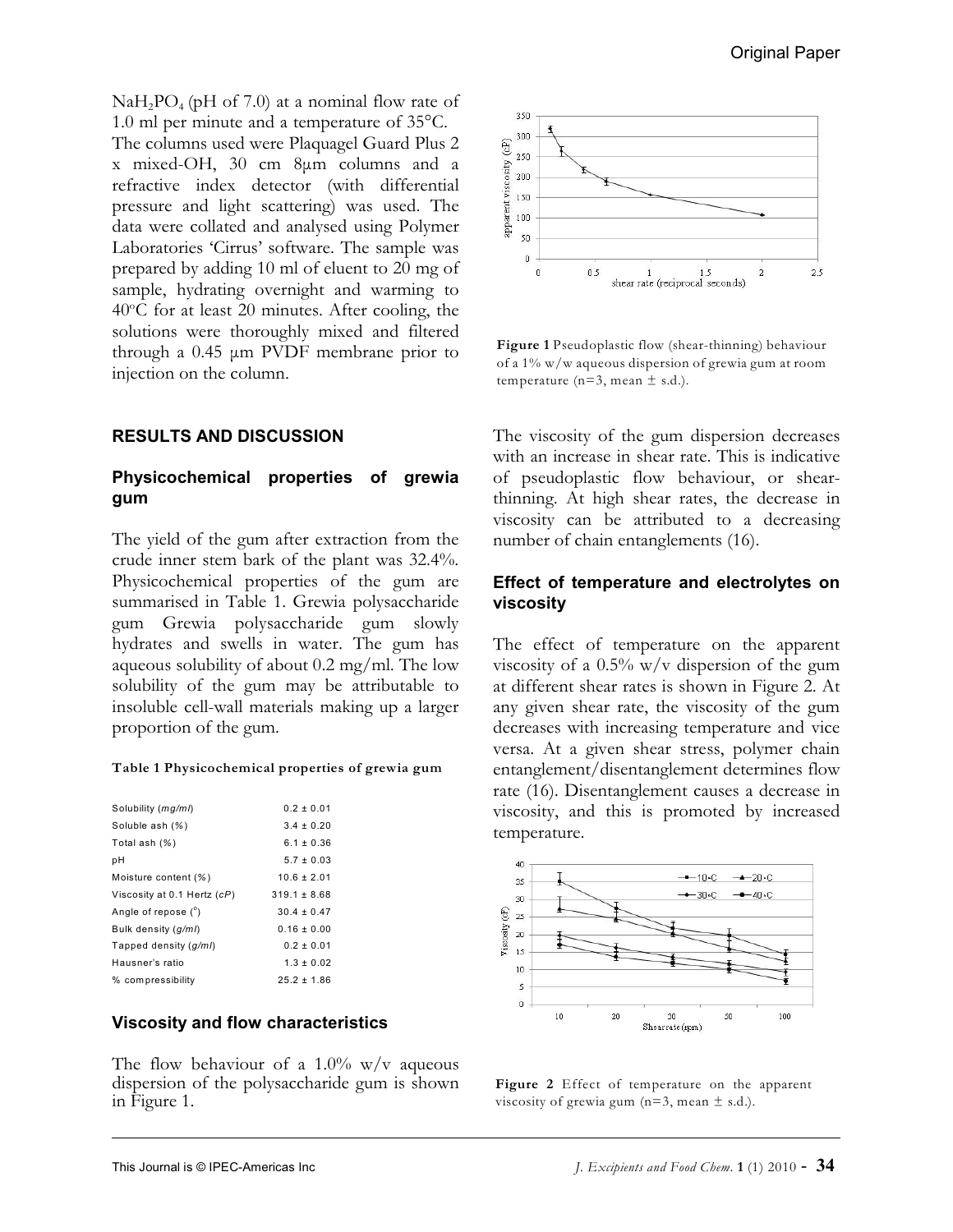The effect of electrolyte type and concentration on the apparent viscosity of a  $0.5\%$  w/v dispersion of the gum are shown in Figure 3. The viscosity of the gum decreases with increasing concentration of electrolyte.



**Figure 3** Effect of type and concentration of electrolyte on the apparent viscosity of 0.5%  $\frac{w}{v}$  gum dispersion (n=3, mean.

Aluminium chloride is more effective in decreasing the apparent viscosity of the gum dispersion than calcium chloride which was in turn more effective than potassium chloride. The decrease in the viscosity of gums brought about by electrolytes is proportional to the concentration as well as the valence of the cation (17, 28).

#### **Monosaccharide composition by GC analysis**

The GC chromatogram of grewia gum is shown in Figure 4. The chromatogram indicates that grewia polysaccharide gum is composed of five neutral sugars eluting at various retention times.

The retention times indicated that grewia gum contains glucose, rhamnose, arabinose, xylose and galactose. The mean relative concentration of these sugars in the polysaccharide is glucose (67.14%), rhamnose (6.2%), xylose (2.72%), galactose  $(9.61\%)$  and arabinose  $(12.71\%).$ Okafor (10), using paper chromatography previously reported the gum to be composed of glucose and rhamnose as the only neutral sugars. The use of GC analysis provides a more sensitive detection method.

# <sup>1</sup>H and <sup>13</sup>C NMR of grewia polysaccharide **gum**

The  ${}^{1}$ H and  ${}^{13}$ C NMR spectra of grewia polysaccharide gum are shown in Figures 5 and 6 respectively. The  ${}^{1}H$  NMR spectrum is crowded in a narrow region between 3 to 5 ppm typical of polysaccharides and confirms the presence of many similar sugar residues (19). The 1H NMR spectrum of grewia polysaccharide gum shows the presence of a *C-CH<sup>3</sup>* group with signal at 1.15 to 1.21 ppm and further down field, the signal at 1.82 ppm is attributable to *COOCH*, (19). The signals between 3.1 to 4.3 ppm can be assigned to nonanomeric protons  $(H_2 - H_6)$  while signals between 4.3 to 4.8, and 4.9 to 5.5 ppm arise from â-anomeric and á-anomeric protons respectively (18). The signals between 3.0 to 3.8 ppm have also been assigned *<sup>3</sup>* to *-O-CH* . Again, *3* the *-CH* indicates the presence of methylated sugar (rhamnose) and agrees with the  $^{13}$ C NMR.

The  $^{13}$ C NMR spectrum also indicated that the gum contains deoxygenated sugars. This is evident from the *-CH*<sub>3</sub> signals appearing in the much higher *<sup>3</sup>* field 15 to 20 ppm (19). This -*CH* is attributable to the methyl group of the rhamnose sugar unit. The signal between 20 to 30 ppm *<sup>2</sup>* is thought to be a *-CH* linked to OH which pushes the signal slightly downfield. The *CH2OH* may be attributable to the glucose sugar unit. Signals from anomeric carbons of the monosaccharide components appear in the 90 to 110 ppm (19). The  $\alpha$ - anomeric carbons are seen in the region of 95 to 103 ppm showing about 5 anomeric carbons which may be attributable to the five neutral sugar components of the polysaccharide while the signals due to non-anomeric carbons  $C_2$ - $C_5$ appear between 60 to 85 ppm.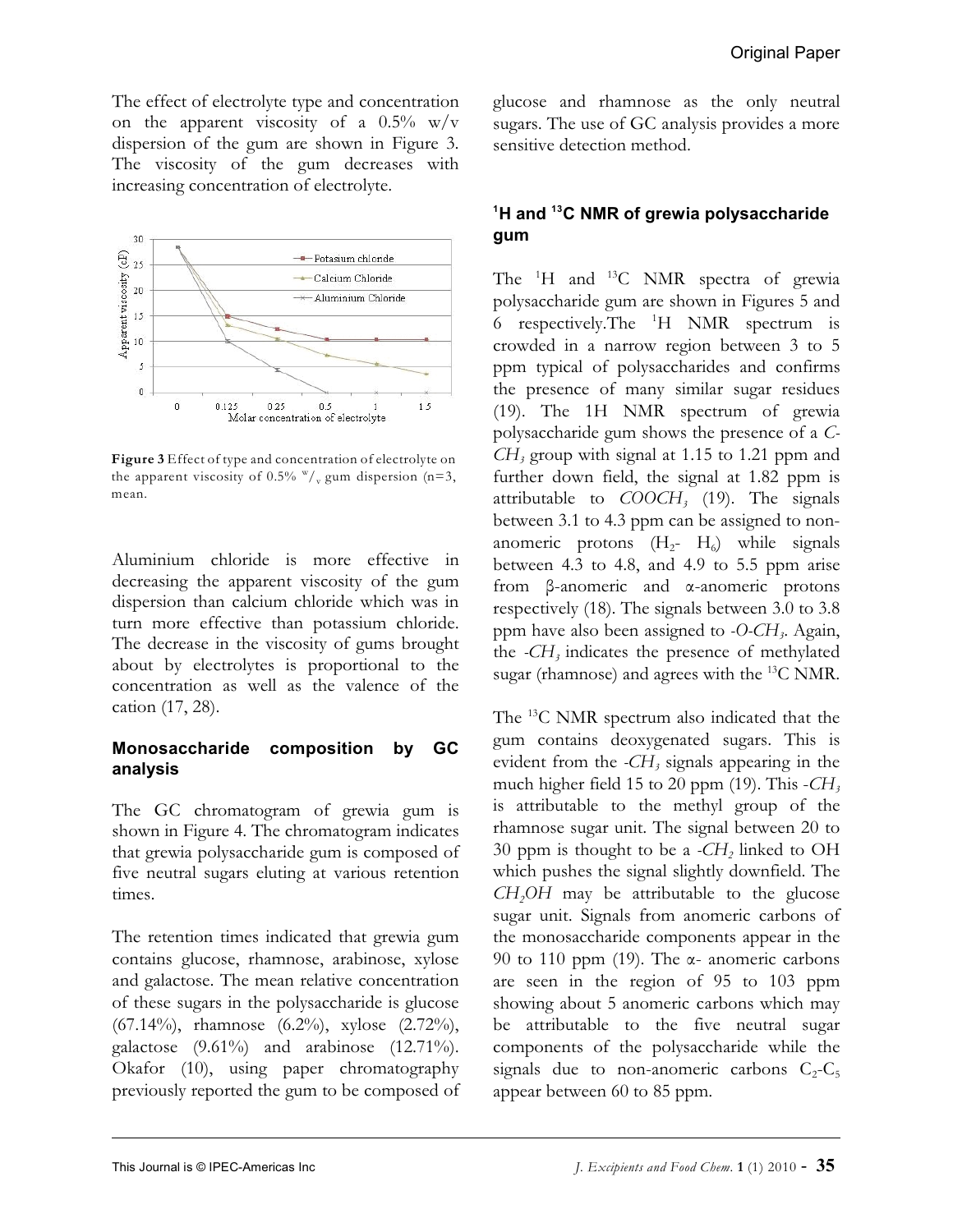

**Figure 4** GC chromatograms of alditol acetates from grewia polysaccharide gum after hydrolysis with 2N H<sub>2</sub>SO<sub>4.</sub>



Figure 6<sup>13</sup>C NMR of grewia polysaccharide gum hydrolysed with 2N  $H_2SO_4$  and dissolved in  $D_2O$ .



**Figure 5** H NMR of grewia polysaccharide gum 1 hydrolysed with 2N  $H_2SO_4$  and dissolved in  $D_2O$ .

#### **FT-IR spectroscopy**

The FT-IR spectroscopic spectrum of grewia gum is presented in Figure 7. The spectra exhibit the typical bands and peak characteristic of polysaccharides. The broad band occurring at  $3436$  cm<sup>-1</sup>, results from the presence of hydroxyl (*-OH*) groups. The peak obtained at  $2930$  cm<sup>-1</sup> results from stretching modes of the *C-H* bonds of methyl groups (*-CH*<sub>3</sub>). Natural gums usually contain fractions of sugar acid units which would usually impart a weakly anionic character to the gum macromolecule (20). Absorption bands around 1618 and 1430  $cm<sup>-1</sup>$  are typical of carboxylate groups of the galacturonic acid residues (21) as reported by Okafor (10). This region between 1500 and  $1800 \text{ cm}^{-1}$  is typically used to detect presence of carboxylic groups. Also absorption peaks at 1740  $cm<sup>-1</sup>$  and 1258  $cm<sup>-1</sup>$  are typical of acetyl groups (22). The wave numbers between 800 and  $1200$  cm<sup>-1</sup> represents the finger print region for carbohydrates (23, 24).



**Figure 7** FT-IR spectra of grewia gum showing the various absorption peaks.

#### **Solid-state NMR**

Carbon-13 solid-state NMR spectrum of the gum sample is shown in Figure 8.

The spectra give line widths which are typical of an amorphous natural polymer with broad band signal between 64 and 90 ppm arising from the bulk of the ring *C-OH* carbons. The C4 carbon accounts for the high frequency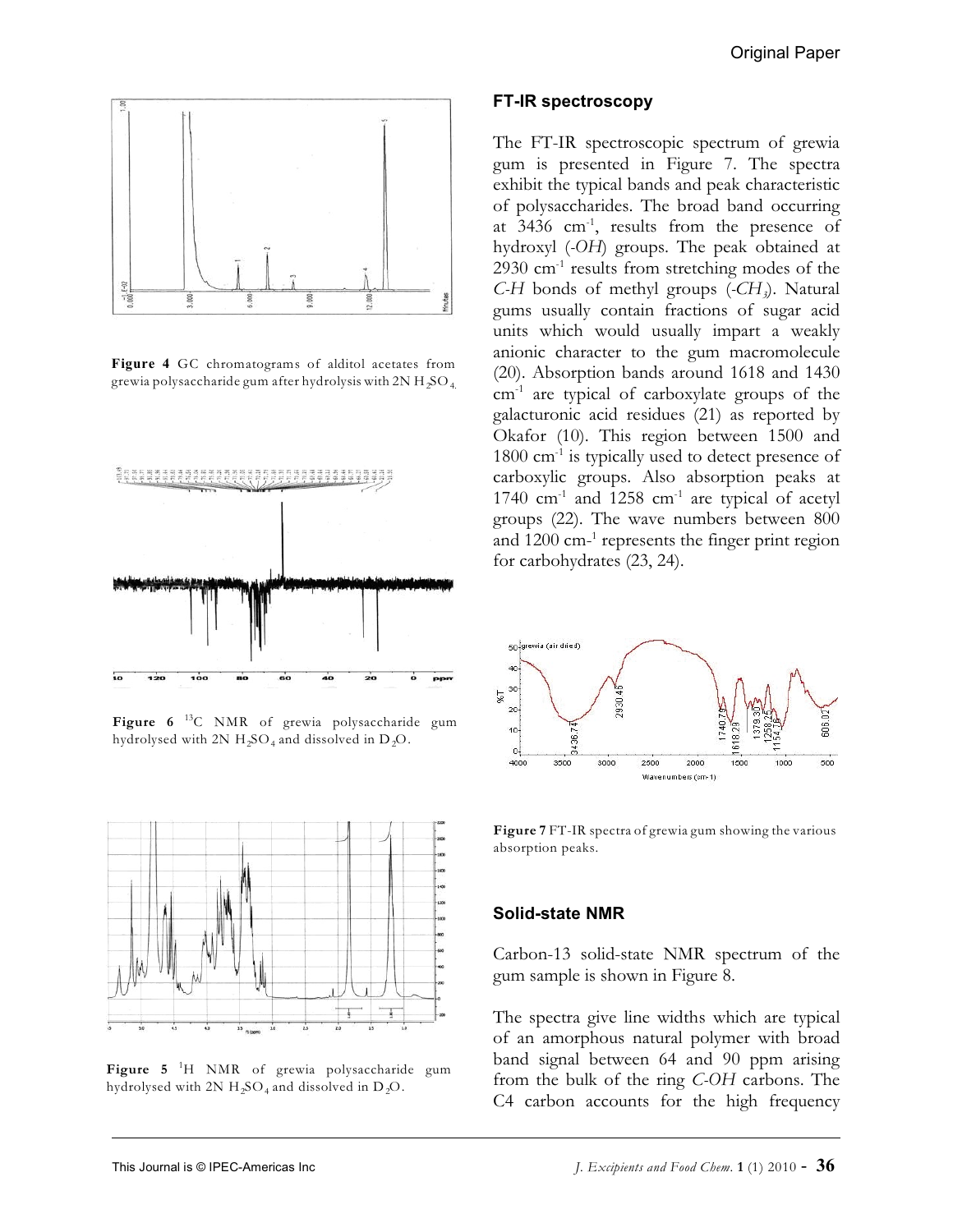

**Figure 8** Solid state NMR spectrum of grewia gum. **Figure 9** Synthesized carbon 1s scan of grewia

shoulder while the C1, anomeric carbons give the signal between 90 and 110 ppm. The shape of this band suggests it is composed of multiple signals but the low resolution suggests the contrary. The low intensity signal at about 62 ppm *<sup>2</sup>* is attributable to the *–CH OH* belonging to the glucose. The high frequency signal at about 174 ppm is consistent with *–COOH* group and indicates presence of sugar acid. The signals at approximately 18 and 22 ppm may be attributed to the methyl groups from rhamnose. The two signals suggest similar components as seen from the closeness of the signal.

#### **X-ray Photoelectron spectroscopy**

XPS gives information on the relative elemental composition (atomic percentage) of all elements on a material's surface except H, and was employed to establish the relative composition of elements in the gum. This technique unlike atomic absorption spectroscopy provides information on the relative amounts of the elements present and not the absolute quantities therein. The elements found in the gum sample were Na, Ca, Mg, N and P. The atomic percentages were Na (trace), Ca (1.7±0.3), Mg (0.8±0.3), N  $(0.6\pm0.2)$  and P  $(0.1\pm0.1)$ . The presence of N may indicate the presence of protein impurities in the sample. The synthesized Carbon 1s scan of grewia polysaccharide gum is shown in Figure 9. The relative composition of carbon components of the polysaccharide gum is given by the area under the curve.



polysaccharide gum

## **Thermal analysis**

The representative plot results of thermo gravimetric analysis carried out on the gum under lean oxygen (5% oxygen in nitrogen) atmosphere are shown in Figure 10. The details of thermal behaviour and thermal stability data according to the primary thermograms and derivative thermograms for the gum show that heating at a rate of 10°C per minute from 30°C to a maximum of  $600^{\circ}$ C results in two mass loss events.

The first mass loss, taking place between  $30^{\circ}$  - $150^{\circ}$ C is attributed to the loss of adsorbed and structural water of biopolymers as related by



**Figure 10** Representative thermo-gravimetric parameter derivatisation for grewia gum.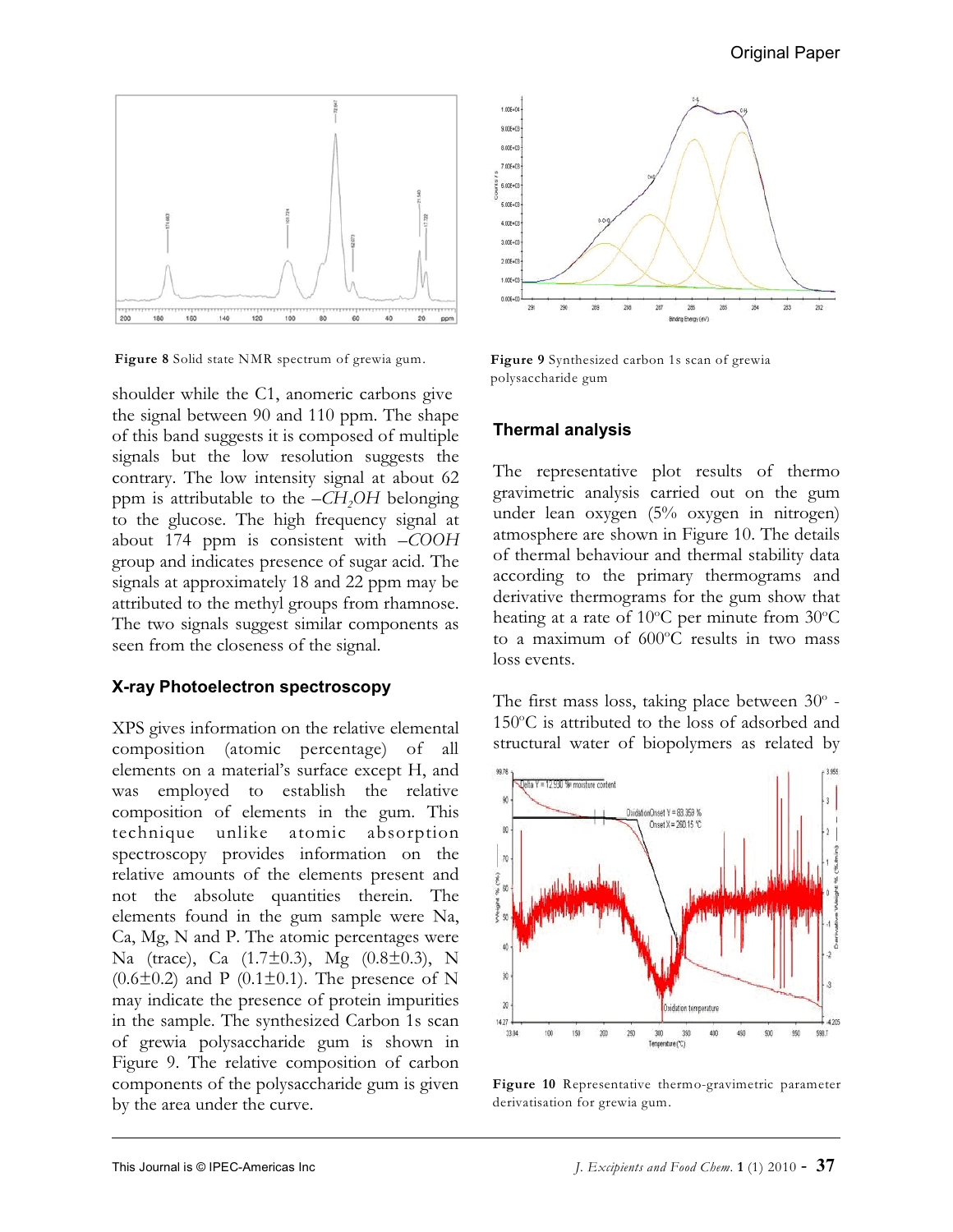other authors (9, 25), or due to desorption of moisture as hydrogen-bound water to the polysaccharide structure. The second weight loss event with an onset of about  $250^{\circ}$ C resulted in a weight loss of about 60%, may be attributed to the polysaccharide decomposition (26, 27) and is described by a weight loss onset of  $267\pm6.2$  °C and a maximum oxidation temperature of  $318\pm2.5$  °C. The weight loss onset (representing the onset of oxidation or decomposition) of  $267\pm6.2$  °C suggests that grewia polysaccharide gum has good thermal stability.

The DSC thermograms of grewia polysaccharide gum, as shown in Figure 11, show two broad endothermic peaks. The peak between 50 and  $140^{\circ}$ C is attributable to moisture desorption and an a second endothermic transition is seen between 150 and  $190^{\circ}$ C.



**Figure 11** DSC thermograms of grewia polysaccharide gum at  $10^{\circ}$ Cper minute upto  $200^{\circ}$ C.

#### **Molecular weight**

The molecular weight of grewia polysaccharide gum determined by gel permeation chromatography was expressed as the 'pullulan polysaccharide equivalent' molecular weight. The computed average molecular weights  $(\text{M}_{\text{w}}),$ number average molecular weight  $(M_n)$ , and polydispersity  $(M_w/M_n)$  were 5925 kDa, 3720 kDa and 1.6 respectively. The accurate determination of the molecular weight characteristics of a polymer is very important and its determination is important in relation to

many physical properties of the polysaccharides. The polydispersity index  $(M_w / M_n)$  is used as a convenient measure of the range of molecular weight present in a distribution and is in the range of  $1.5 - 2.0$  for natural polysaccharide gums (16).

## **Scanning electron microscopy of grewia gum**

A scanning electron micrograph of grewia gum is shown in Figure 12. The micrograph is indicative of an amorphous material. The particles are mostly seen as aggregates of irregular shapes and dimensions which are fibrous in nature. The shape and structure or surface topography of the polysaccharide gum may be affected by the method of extraction and purification or preparation of the product (28).



**Figure 12** Scanning electron micrograph of grewia gum.

#### **CONCLUSION**

Grewia polysaccharide gum has been extracted from the crude pulverised inner stem bark of the plant *Grewia mollis* (Fam. Tiliaceae). The extraction process gave a yield of 32.4% on dry weight basis. Aqueous dispersions of the gum hydrate and swell to form highly viscous dispersions which exhibit pseudoplastic flow (shear-thinning) behaviour. This property can be exploited in the food, cosmetic and pharmaceutical industries. Materials with such properties have therefore been used as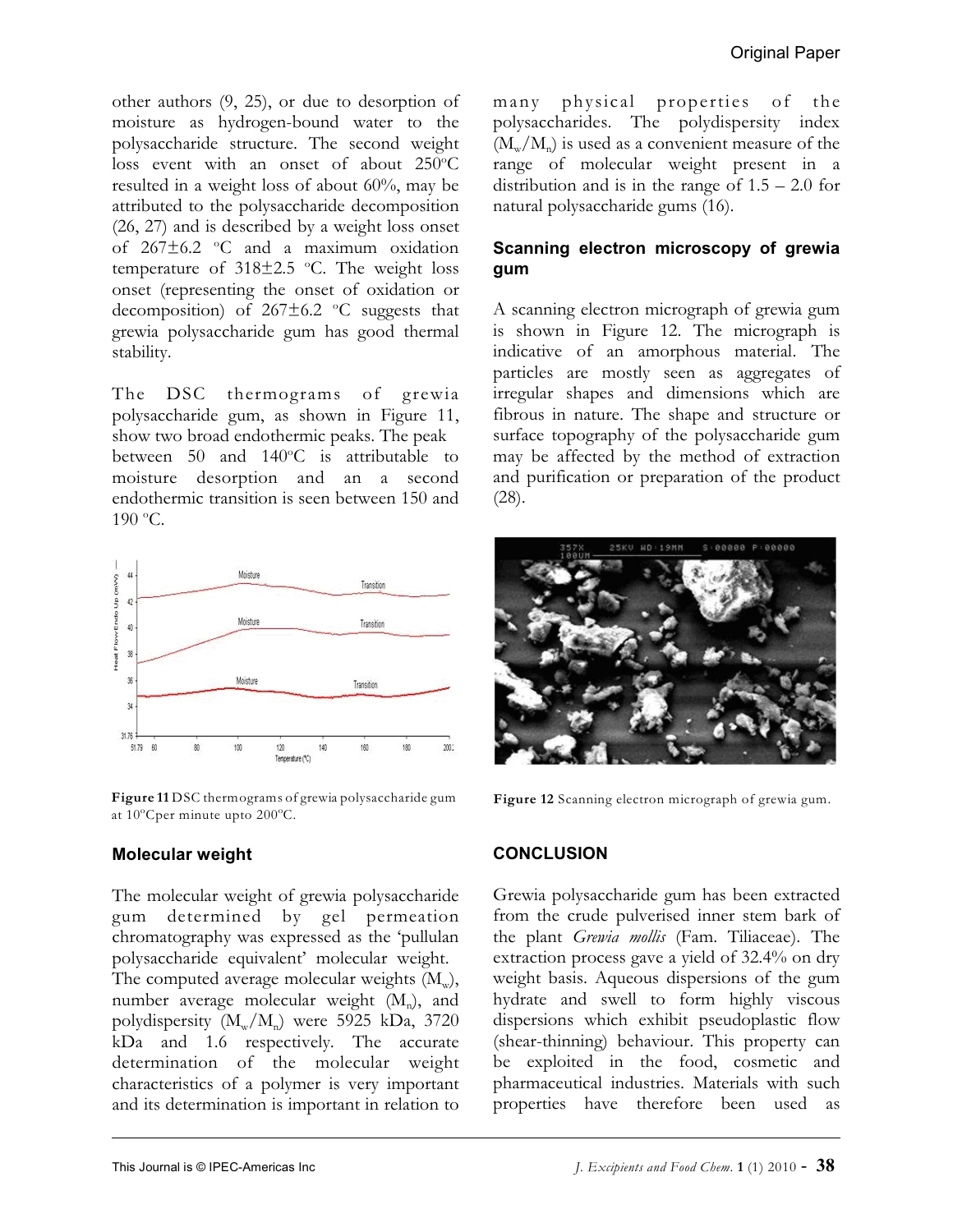stabilizers and suspending agents in foods, cosmetics and in liquid or solid dosage forms. The high thermal stability of the gum as evidenced by the high oxidation onset of  $267\pm6.2$  °C indicates that the gum can be used as excipient even under conditions of high thermal stress.

The natural hydrophilic colloids are widely used in pharmaceutical dosage forms because of their biocompatibility, low cost and relatively free availability (9). The relative abundance and easy availability of grewia polysaccharide gum may reduce cost and save foreign exchange in Nigeria where it is found growing abundantly wild or cultivated and forms part of the food delicacies of the inhabitants of the region.

#### **ACKNOWLEGEMENTS**

This study was funded by the British Commonwealth and Aston University. The authors also wish to thank the following: EPSRC solid-state NMR Service at the department of Chemistry, Durham University for support with the determination and interpretation of the solid-state NMR; Steve Holding of Smithers Rapra Technology Limited, Shropshire, for work on the GPC; and Prof. John Sullivan and Dr. Sayah Sa'eed of the Midlands Surface analysis for interpretation of the XPS data.

#### **REFERENCES**

- 1. Talukdar MM, Vercammen JP. Evalution of xanthan gum as a hydrophilic matrix for controlled-release dosage form preparation. Drug Development and Industrial Pharmacy 19: 1037-1046, 1993.
- 2. Huber HE, Christenson GI. Utilization of Hydrophilic gums for control of drug release from tablet formulation 1: Disintegration and dissolution behaviour. J. Pharm. Sci., 1: 59-66, 1996.
- 3. Sujja-Areavath J, Munday DL, Cox PJ, Khan KA. Release characteristics of diclofenac sodium from encapsulated natural gum mini-matrix formulations. International Journal of Pharmaceutics 139: 53-62, 1996.
- 4. Bhardwaj TR, Kanwar M, Lal R, Gupta A. Natural gums and modified natural gums as sustained-release

carriers. Drug Development and Industrial Pharmacy 26(10): 1025-1038, 2000.

- 5. Varshosaz J, Tavacoli N, Eram SA. Use of natural gums and cellulose derivatives in production of sustained release metoprolol tablets. Drug Delivery 13(2): 113–119, 2006.
- 6. Udeala OK, Chukwu A. The binding property of mucuna gum in sulphadimidine and chloroquine phosphate tablets. Nigeria Journal of Pharmaceutical Sciences 1: 59-66, 1985.
- 7. Bilany, M.R., Suspensions and emulsions, in Aulton ME (ed), Pharmaceutics: the design and manufacture of medicines. 3<sup>rd</sup> ed., *Churchill Livingstone*, Philadelphia, pp 383-405, 2007.
- 8. Middleton, D.L., Leung, S.H.S., Robinson, J.R., Ocular bioadhesive delivery systems, in Leenaerts V; Gurny R (eds), Bioadhesive drug delivery systems. *CRC Press INC,* Boca Raton, Florida, pp 179-202, 1990.
- 9. Vendruscolo CW, Ferrero C, Pineda EAG, Silveira JLM, Freitas RA, Jimenez-Castellanos MR, Bresolin TMB. Physicochemical and mechanical characterization of galactomannan from Mimosa scabrella: Effect of drying method. Carbohydrate Polymers 76: 86-93, 2009.
- 10. Okafor IS, Chukwu A, Udeala K. Some physicochemical properties of grewia gum. Nigeria Journal of Polymer Science and Technology 2(1): 161-167, 2001.
- 11. Emeje M, Isimi C, Kunle O. Effect of grewia gum on the mechanical properties of paracetamol tablet formulations . African Journal of Pharmacy and Pharmacology 2(1): 001–006, 2008.
- 12. Nep EI, Okafor IS. Evaluation of the bioadhesive property of grewia gum in indomethacin tablet formulation in pig gastric mucus. Journal of Pharmacy & Bioresources 3 (2): 62-69, 2006.
- 13. Muazu J, Musa H, Musa KY. Compression, mechanical and release properties of paracetamol tablet containing acid treated grewia gum. Journal of Pharmaceutical Science and Technology 1 (2): 74-79, 2009.
- 14. AOAC (Association of Official Analytical Chemists). Official Methods of Analysis (15th Ed). Washington DC: Association of Official Analytical Chemists, 1990.
- 15. Tomoda M, Satoh N, Suzuki Y. Plant mucilages XV. The main structural features of the backbone chain of paniculatan. Chem. Pharm. Bull, 25: 968-973, 1977.
- 16. Qi, W., Cui SW., Understanding the physical properties of food polysaccharides, in Cui SW (ed), Food Carbohydrates: Chemistry, Physical Properties, and Applications. *Taylor and Francis,* Boca Raton, Florida, pp 161-262, 2005.
- 17. Vernor-Carter EJ, Sherman P. Rheological properties and application of mesquite tree (Propolis juliflora) gum 1: Rheological properties of mesquite gum Solution. Journal of Texture Studies, 11: 339- 349, 1980.